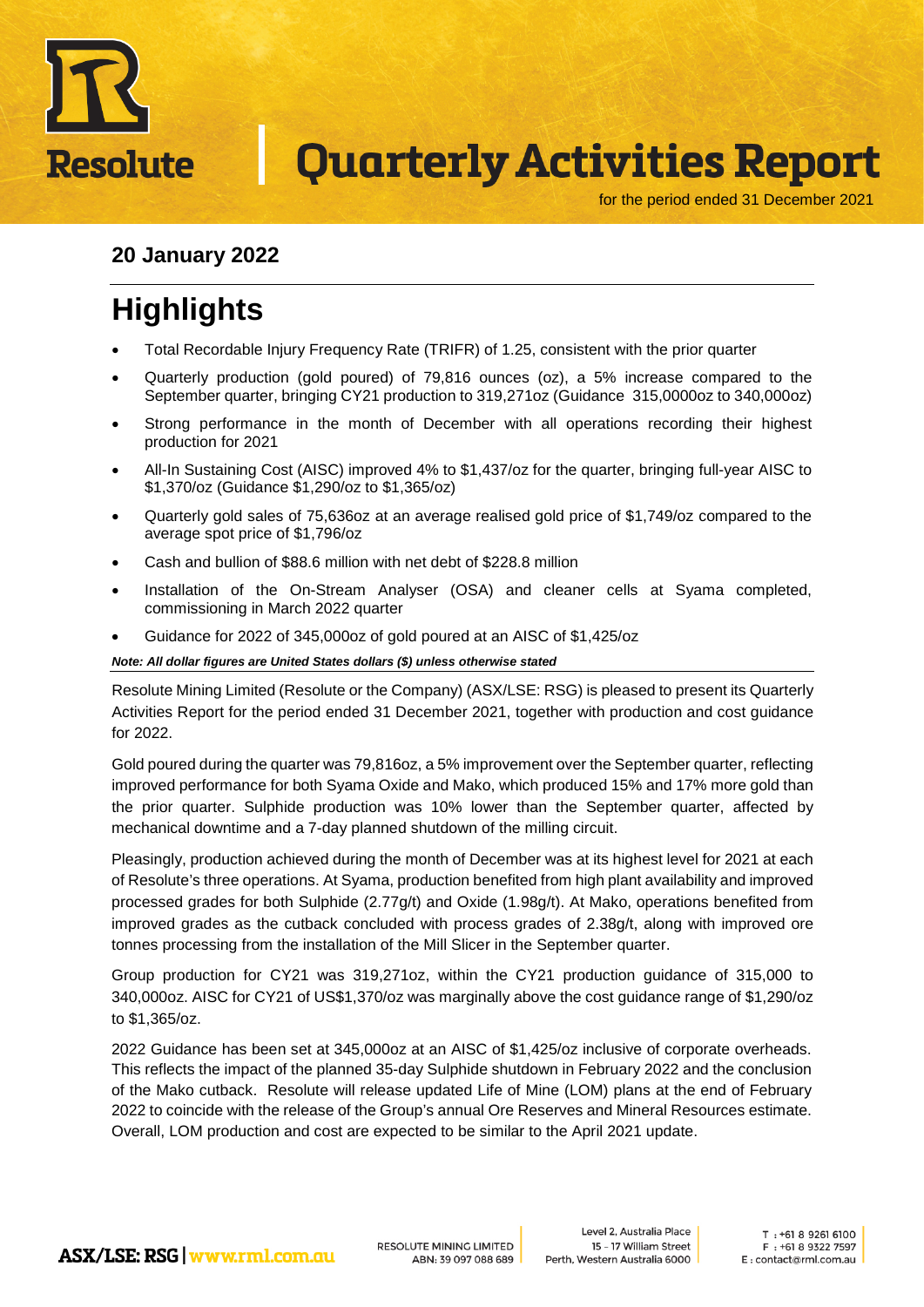

Resolute's group performance compared to the previous quarter and prior comparable quarter is set out in the table below:

| <b>Group Summary</b>          |               | <b>December</b> | <b>September</b> |               | <b>December</b> |  |  |  |  |
|-------------------------------|---------------|-----------------|------------------|---------------|-----------------|--|--|--|--|
|                               | <b>Units</b>  | 2021 Quarter    | 2021 Quarter     | <b>Change</b> | 2020 Quarter    |  |  |  |  |
| <b>Mining</b>                 |               |                 |                  |               |                 |  |  |  |  |
| Ore Mined                     | t             | 1,641,922       | 1,427,109        | 15%           | 1,506,731       |  |  |  |  |
| <b>Mined Grade</b>            | g/t           | 1.95            | 1.91             | 2%            | 2.35            |  |  |  |  |
| <b>Processing</b>             |               |                 |                  |               |                 |  |  |  |  |
| Ore Processed                 | t             | 1,382,308       | 1,416,368        | (2%)          | 1,377,158       |  |  |  |  |
| <b>Processed Grade</b>        | g/t           | 2.10            | 1.91             | 10%           | 2.37            |  |  |  |  |
| Recovery                      | %             | 85.1            | 86.1             | (1%)          | 86.4            |  |  |  |  |
| <b>Gold Recovered</b>         | 0Z            | 79,415          | 74,066           | 7%            | 90,755          |  |  |  |  |
| <b>Gold Poured</b>            | 0Z            | 79,816          | 76,336           | 5%            | 89,888          |  |  |  |  |
| <b>Sales</b>                  |               |                 |                  |               |                 |  |  |  |  |
| <b>Gold Sold</b>              | 0Z            | 75,636          | 89,326           | (15%)         | 91,607          |  |  |  |  |
| <b>Average Realised Price</b> | $\sqrt{2}/oz$ | 1,749           | 1,738            | $1\%$         | 1,719           |  |  |  |  |
| Cost                          |               |                 |                  |               |                 |  |  |  |  |
| <b>AISC</b>                   | $\sqrt{2}/oz$ | 1,437           | 1,499            | 4%            | 1,002           |  |  |  |  |

**Table 1: Resolute Group Operational Performance Summary**

Refer to the Appendix for a complete summary of Resolute's production and costs in the December 2021 quarter.

## **Health and Safety**

Resolute's TRIFR at 31 December 2021 was 1.25, consistent with the prior quarter of 1.26. Resolute's focus remains on its COVID-19 vaccination program at both sites, with a total of 1,980 employees and contractors (52% of the workforce) having received a double dose. This represents a 10% increase over the prior quarter, with a further 200 people receiving a single dose.

Resolute continues to maintain strict COVID-19 protocols across the Group to protect the health, safety and wellbeing of our people and has not experienced any ongoing disruption to operations as a result.

## **Mali update**

Resolute continues to monitor developments in Mali following the imposition of sanctions by ECOWAS (Economic Community of West African States) on the State of Mali on 9 January 2022.

Operations at Syama continue as normal with no current impact on production, supply, or employees and contractors' safety and security. Resolute will continue to monitor and provide updates as appropriate.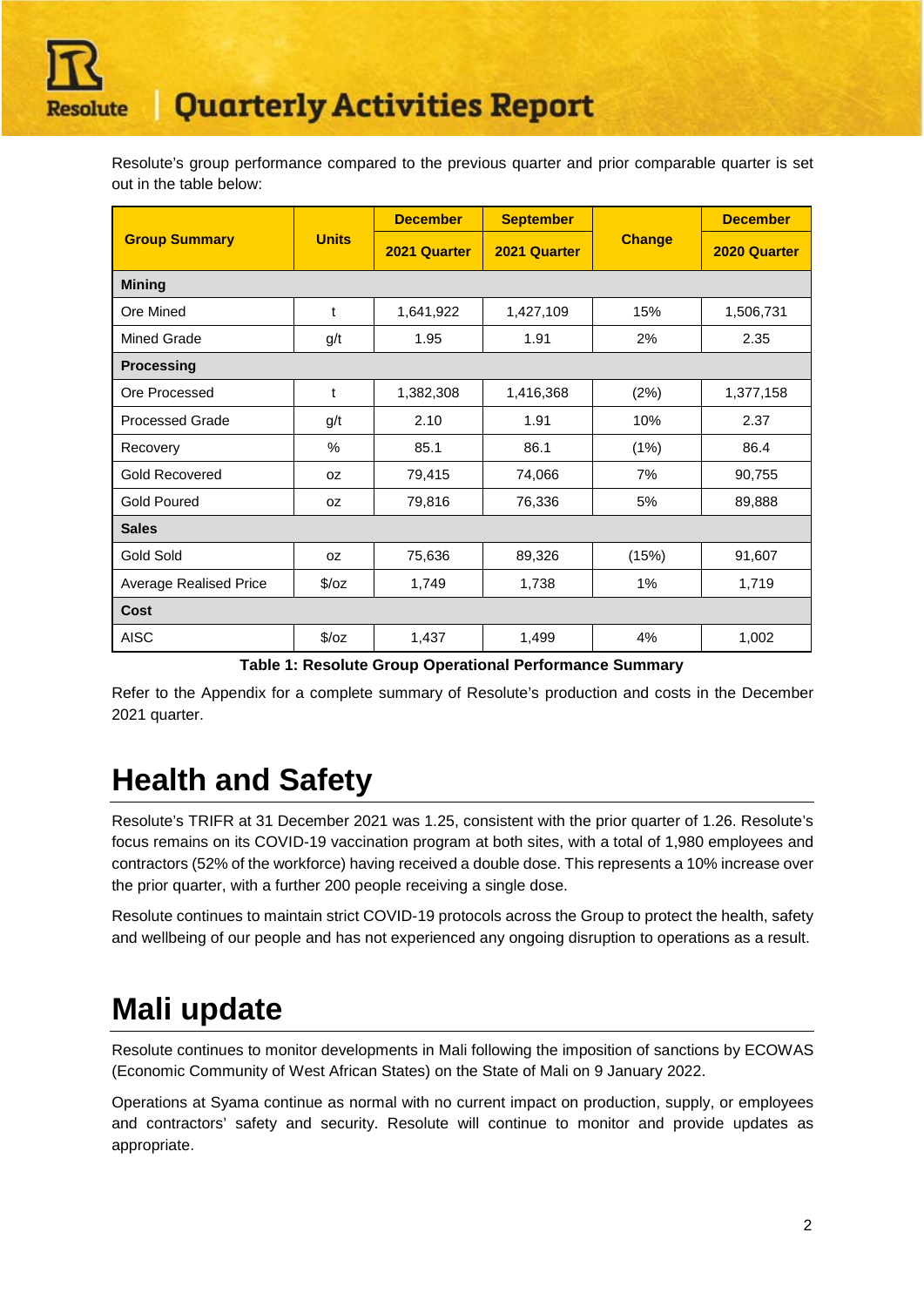

## **Syama, Mali**

The Syama Sulphide operations produced 30,731oz at an AISC of \$1,609/oz, while the Oxide operations produced 15,009oz at an AISC of \$1,568/oz. Further details of these two operations are set out below.

### **Syama Sulphide**

|                   | <b>Mining</b> |                |                   |                | <b>Processing</b>         |                               | <b>Costs</b>           |
|-------------------|---------------|----------------|-------------------|----------------|---------------------------|-------------------------------|------------------------|
| Quarter           | Ore<br>(t)    | Grade<br>(g/t) | <b>Ore</b><br>(t) | Grade<br>(g/t) | <b>Recovery</b><br>$(\%)$ | Gold<br><b>Poured</b><br>(oz) | <b>AISC</b><br>(\$/oz) |
| <b>March 2021</b> | 570,377       | 2.47           | 535,706           | 2.61           | 78.0                      | 37.218                        | 1,274                  |
| June 2021         | 700,369       | 2.33           | 557,755           | 2.43           | 77.7                      | 33.463                        | 1,339                  |
| September 2021    | 504,602       | 2.46           | 545.029           | 2.46           | 79.5                      | 34.206                        | 1,431                  |
| December 2021     | 468,339       | 2.43           | 479.279           | 2.49           | 76.9                      | 30.731                        | 1,609                  |
| <b>YTD</b>        | 2,243,687     | 2.42           | 2,117,769         | 2.50           | 78.0                      | 135,618                       | 1,406                  |

**Table 2: Sulphide Production and Cost Summary**

Sulphide gold production was affected by unplanned maintenance on the crushing and milling circuits, power outages and a planned 7-day shutdown at the end of October, resulting in lower quarterly gold production. Importantly, December's monthly production was the highest in 2021, reflecting debottlenecking of the crushing and milling circuits, improved run of mine grades of 2.71g/t and processing grades of 2.77g/t generating 14,791oz.

The quarterly AISC of \$1,609/oz reflects the impact of the lower production and processing of highercost stockpiles in the quarter.

Improvements in December production have continued into January 2022, ahead of the Sulphide shutdown, which is expected to deliver improved plant availability and operational performance.

Process system improvements have been made with installing the OSA and Flotation Cleaner Cells during the quarter, both of which are expected to be commissioned in Q1 of 2022. It is expected that the benefits from these projects will be fully seen once the major planned Sulphide shutdown has been complete.

|                   | <b>Mining</b> |                |                   |                | <b>Processing</b><br><b>Costs</b> |                               |                        |  |
|-------------------|---------------|----------------|-------------------|----------------|-----------------------------------|-------------------------------|------------------------|--|
| Quarter           | Ore<br>(t)    | Grade<br>(g/t) | <b>Ore</b><br>(t) | Grade<br>(g/t) | <b>Recovery</b><br>$(\%)$         | Gold<br><b>Poured</b><br>(oz) | <b>AISC</b><br>(\$/oz) |  |
| <b>March 2021</b> | 339,550       | 2.08           | 339,625           | 1.58           | 86.5                              | 15,508                        | 1,302                  |  |
| June 2021         | 302.408       | 1.87           | 413.041           | 1.31           | 86.3                              | 13.424                        | 1,464                  |  |
| September 2021    | 289,026       | 1.82           | 332.707           | 1.19           | 88.0                              | 13,095                        | 1,690                  |  |
| December 2021     | 419.307       | 1.60           | 354,643           | 1.51           | 88.6                              | 15.009                        | 1,568                  |  |
| <b>YTD</b>        | 1,350,291     | 1.83           | 1,440,016         | 1.39           | 87.3                              | 57,036                        | 1,501                  |  |

### **Syama Oxide**

**Table 3: Oxide Production and Cost Summary**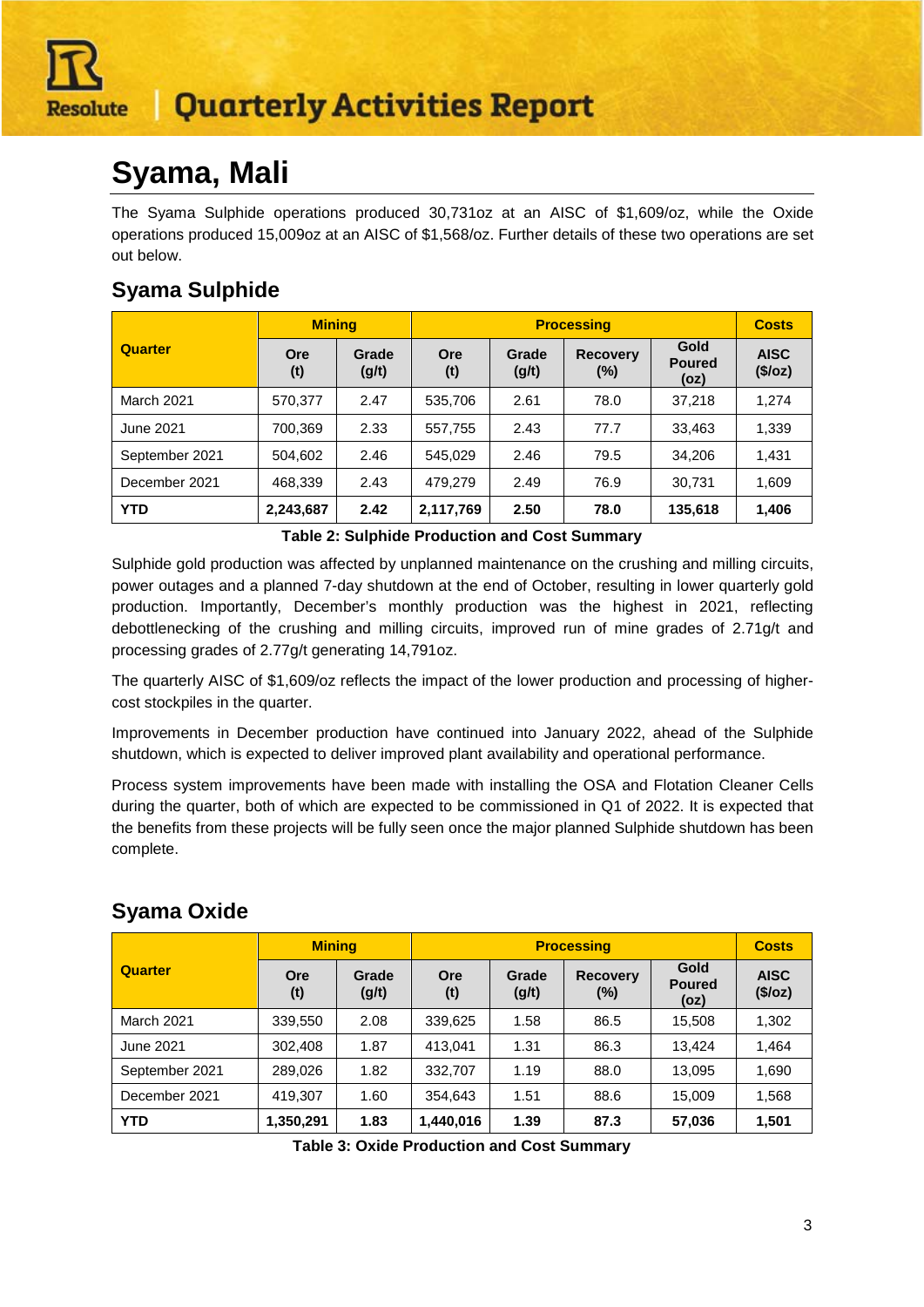

Mining during the quarter focused on the commencement of the Beta pit north of Syama with continued mining of Tabakoroni Splay. The Oxide operations mined 45% more ore than the previous quarter, notwithstanding a prolonged wet season, impacting pit access and haulage at the beginning of the quarter. Ore processed was 354kt at an improved average head grade of 1.51g/t and improved recoveries of 88.6%, resulting in a 15% increase in gold poured compared to the September quarter.

The AISC of \$1,568 was 7% lower than the September quarter, reflecting the increased gold poured. This was partially offset by costs incurred as a result of accelerated grade control drilling and stripping costs at Beta.

|                | <b>Mining</b> |                | <b>Processing</b> |                |                           |                               | <b>Costs</b>           |
|----------------|---------------|----------------|-------------------|----------------|---------------------------|-------------------------------|------------------------|
| Quarter        | Ore<br>(t)    | Grade<br>(g/t) | Ore<br>(t)        | Grade<br>(g/t) | <b>Recovery</b><br>$(\%)$ | Gold<br><b>Poured</b><br>(oz) | <b>AISC</b><br>(\$/oz) |
| March 2021     | 655,445       | 2.23           | 495,746           | 2.26           | 93.0                      | 32.943                        | 1,036                  |
| June 2021      | 551.321       | 1.72           | 486.126           | 2.09           | 93.2                      | 30,563                        | 1.094                  |
| September 2021 | 633.481       | 1.51           | 538,632           | 1.80           | 91.6                      | 29.035                        | 1,355                  |
| December 2021  | 754.276       | 1.85           | 548.385           | 2.15           | 91.2                      | 34.076                        | 1.099                  |
| <b>YTD</b>     | 2,594,523     | 1.83           | 2,068,889         | 2.07           | 92.2                      | 126,617                       | 1,139                  |

### **Mako, Senegal**

**Table 4: Mako Production and Cost Summary**

During the December quarter, mining and processing tonnages at Mako were the highest for 2021. Mined grade increased by 23%, with higher-grade ore available due to the completion of the most recent pit cutback. Gold poured was up 17% compared to the preceding quarter, reflecting the highest quarterly throughput for the year and improved head grades of 2.15g/t.

AISC for the quarter was similar to the first half of the year and 19% lower than the September quarter, reflecting the higher production volumes.

Commissioning of the Mill Slicer system, which optimises mill throughput, has improved grinding media and power draw.

## **Exploration**

Total exploration expenditure for the December quarter was \$4.4 million, with exploration programs continuing in Mali, Senegal, and Guinea.

In Mali, diamond drilling at Tabakoroni underground was paused in October after completing an infill drilling program designed to increase the confidence of the Mineral Resource and convert Inferred Resources to the Indicated category. An updated Mineral Resource Estimation was undertaken in December 2021 on the Tabakoroni Underground deposit and will be published as part of Resolute's annual Reserves and Resources Statement to be released at the end of February.

Near mine exploration for additional Oxide resources continued at Syama, reflecting positive results from these programs; this led to the restart of open-pit Oxide mining at Beta South in the December quarter.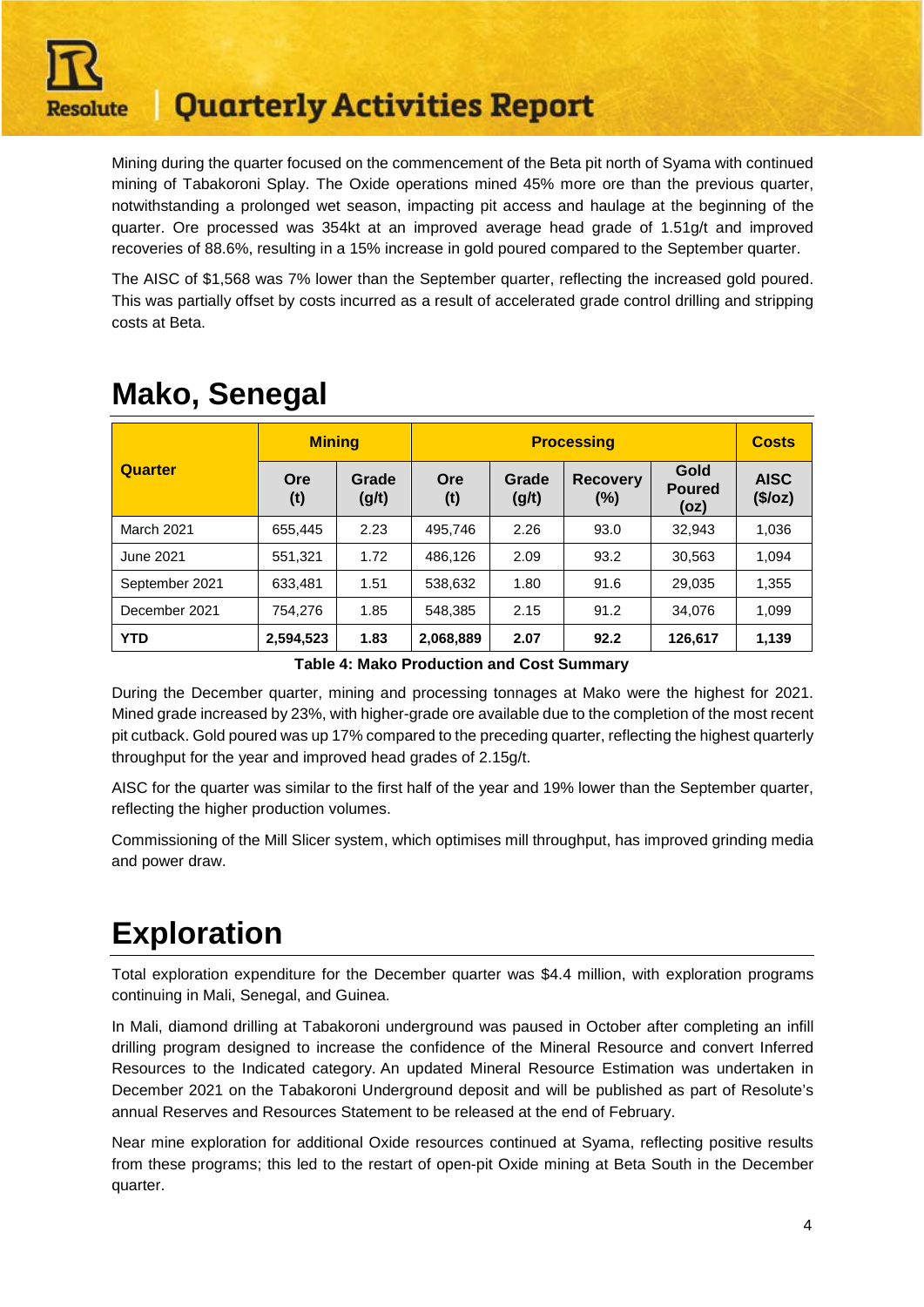## **Corporate**

#### **Cash, Bullion and Liquid Assets**

| <b>Description</b>                           | December 2021 Quarter (\$m) | September 2021 Quarter (\$m) |
|----------------------------------------------|-----------------------------|------------------------------|
| Cash                                         | 67.6                        | 28.8                         |
| <b>Bullion</b>                               | 21.0                        | 12.8                         |
| <b>Cash and Bullion</b>                      | 88.6                        | 41.6                         |
| <b>Listed Investments</b>                    | 47.2                        | 38.5                         |
| <b>Total Cash, Bullion and Liquid Assets</b> | 135.8                       | 80.1                         |

**Table 5: Total Cash, Bullion and Liquid Assets**

The average realised gold price achieved for the quarter was \$1,749/oz compared to the average spot price of \$1,796/oz. The key movements in cash and market value of bullion balances during the quarter are summarised in Figure 1 below.



**Figure 1: Quarterly Cash and Bullion Movements in US dollars**

### **Balance sheet**

The balance of cash and bullion on 31 December 2021 was \$88.6 million, with movements in this balance during the quarter set out in Figure 1 above.

Key one-off cash outflows occurring during the quarter included:

- settlement of historical withholding taxes of \$9.0 million incurred during the construction of Mako;
- settlement of historical taxes of \$3.5 million relating to the acquisition of Tabakoroni; and
- acquisition of mobile equipment and consumables for \$9.2 million on transition to owner-operator for Syama underground development activities.

Net debt has increased by \$15.9 million to \$228.8 million at 31 December 2021. Total borrowings at 31 December 2021 were \$317.4 million comprising \$275.0 million drawn on the Term Loan Facility and Revolving Credit Facility, overdraft facilities with Bank of Mali of \$36.7 million and overdraft facilities with Orabank in Senegal of \$5.7 million.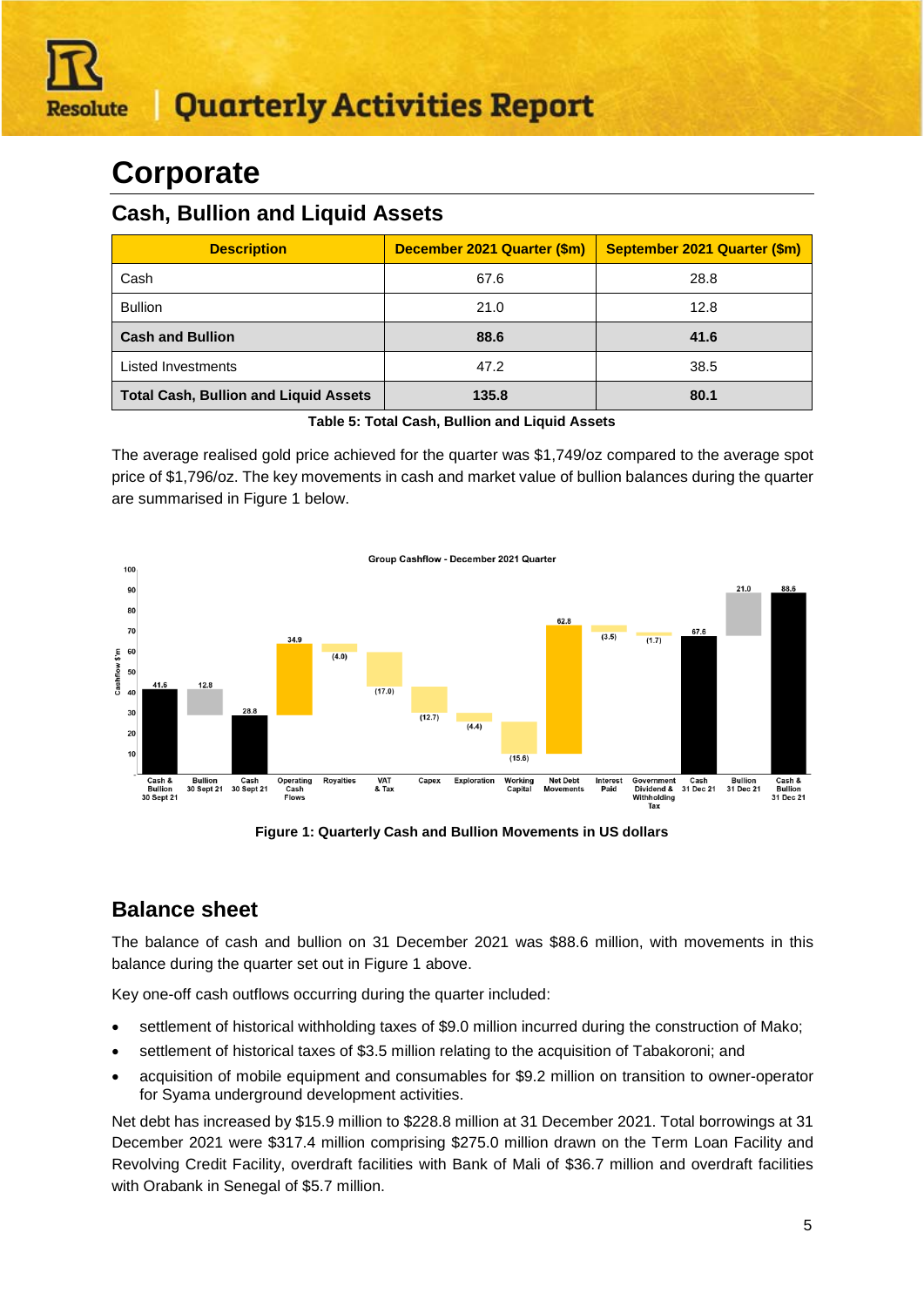

### **Hedging**

At 31 December 2021, Resolute's forward sales commitments were:

|                | <b>US Dollar Forward Sales</b>  |                         | <b>EURO Forward Sales</b>            |                         |  |  |
|----------------|---------------------------------|-------------------------|--------------------------------------|-------------------------|--|--|
| <b>Quarter</b> | <b>Forward</b><br>Price (\$/oz) | <b>Delivery</b><br>(oz) | <b>Forward</b><br><b>Price (€oz)</b> | <b>Delivery</b><br>(oz) |  |  |
| March 2022     | \$1,807                         | 45,000                  | €1,530                               | 10,000                  |  |  |
| June 2022      | \$1,788                         | 63,000                  | -                                    |                         |  |  |
| September 2022 | \$1,803                         | 60,000                  | -                                    |                         |  |  |
| <b>Total</b>   | \$1,799                         | 168,000                 | <del>∈</del> 1,530                   | 10,000                  |  |  |

**Table 6: Committed Hedging Forward Sales in US dollars and Euro**

Resolute maintains a policy of discretionary hedging in compliance with funding obligations, which require a minimum of 30% of the next 18 months of forecast production to be hedged.

### **Tax**

As noted above, settlement of historical tax matters relating to Mako and Tabakoroni was reached during the quarter. Resolute continues to work with its in-country tax and legal advisors to resolve various VAT and tax assessments levied by the Malian and Senegalese tax authorities.

## **CY22 Guidance**

Resolute is forecasting total gold production for CY22 of 345,000oz at an AISC of \$1,425/oz determined as follows:

|                                      | <b>Gold Production (oz)</b> | AISC (\$/oz)       |
|--------------------------------------|-----------------------------|--------------------|
| Syama Sulphide <sup>1</sup>          | 145.0001                    | 1.345 <sup>1</sup> |
| Syama Oxide                          | 75,000                      | 1.430              |
| Mako <sup>2</sup>                    | 125,000                     | $1,325^2$          |
| Group (inclusive of group overheads) | 345,000                     | 1.425              |

1. Normalising these figures for the Sulphide shutdown would increase production by ~16,000oz to 161,000oz and reduce AISC to ~\$1,280/oz

2. Adjusting Mako's AISC for capital investment and non-cash drawdown of high-cost stockpiles would reduce AISC from \$1,325/oz to \$1,219/oz

#### **Table 7: 2022 Group Guidance**

The 2022 production and cost guidance reflect the deferral of the Sulphide shutdown to February 2022, revisions to key mine plan assumptions to reflect operational performance during 2021 and inflationary effects on costs. Gold production in 2022 is 15% lower than anticipated in the April 2021 LOM update (see ASX announcement 7 April 2021), with a 23% increase in AISC reflecting lower production and the impact of the changes described above.

Resolute will release an updated LOM plan at the end of February 2022 to coincide with the release of the Group's annual Ore Reserves and Mineral Resources estimate, expected on 28 February 2022. Overall Life of Mine production and cost are expected to be similar to the April 2021 update.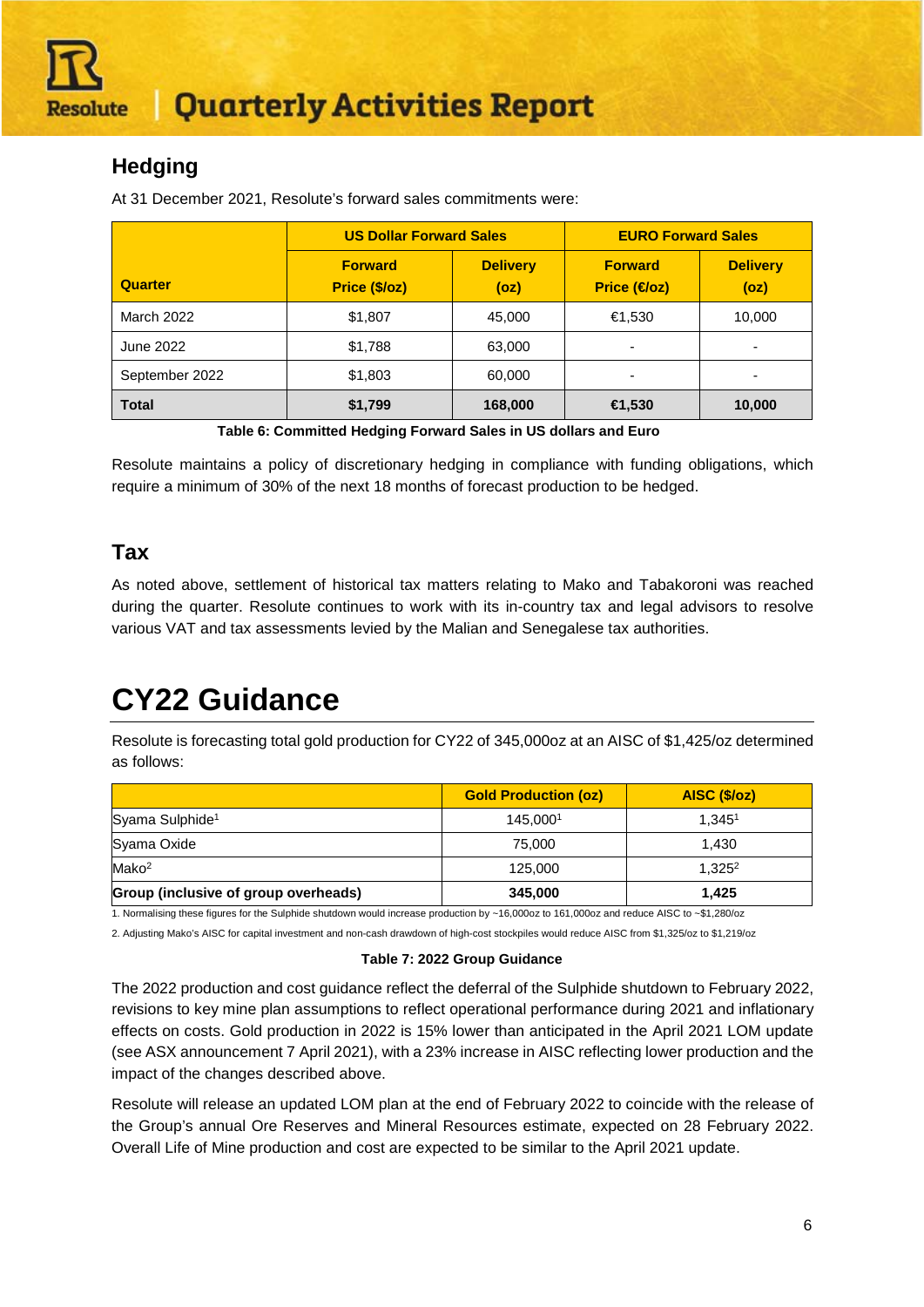

The planned Sulphide shutdown in the March quarter, along with modifications made in 2021, are expected to result in higher availability and throughput in the sulphide plant. Oxide grades are anticipated to increase in 2022, resulting in higher Oxide gold production. At Mako, the focus will be on operational efficiency and plant optimisation. Further throughput improvements are expected with the increased utilisation of the installed mill power.

### **Syama Sulphide**

2022 production is forecast to increase by 7% from 2021 to 145,000oz (2021: 135,618oz) at an AISC of \$1,345/oz (2021: \$1,406/oz). Sulphide mining costs are forecast to decrease ~19% compared to 2021 due to the saving expected from the transition to owner operation development. These cost savings partly offset the decrease in throughput due to the Sulphide shutdown.

If AISC were normalised for the impact of the Sulphide shutdown, the Sulphide AISC would reduce from \$1,345/oz to \$1,280/oz. Similarly, the Group AISC would decrease from \$1,425/oz to \$1,400/oz.

The 2022 production guidance is approximately 24% lower than the April 2021 LOM Update, reflecting:

- ~16,000oz loss due to the Sulphide shutdown (normalised 2022 production for Syama Sulphides would be ~161,000oz)
- adjustments to assumptions in relation to the plant throughput, grade and recoveries.

Production over the remaining life of Mine is expected to be broadly in line with the April 2021 LOM Update.

### **Syama Oxide**

2022 Oxide production is forecast to increase by ~31% from 2021 to 75,000oz (2021: 57,036oz) at an AISC of \$1,430/oz (2021: \$1,501/oz). The improved production is due largely to improved grades and increased ore mined, partially offset by higher mining costs driven by increased material moved.

The 2022 production guidance is approximately 16% lower than the 2022 forecast production in the April 2021 LOM Update. The decrease in production is due largely to lower average grades resulting from a re-optimisation of the remaining Oxide deposits, which has resulted in more ore being mined over an extended period at a lower grade. As a result, over the remaining LOM, Oxide production is expected to be materially higher than in the April 2021 LOM Update.

#### **Mako**

2022 production is forecast to be 125,000oz at an AISC of \$1,325/oz. 2022 production guidance is broadly in line with 2021 production of 126,617oz. The increase in the AISC to \$1,325/oz (2021: \$1,139/oz) is primarily due to capital expenditure on a tailings dam lift and process plant enhancements, along with non-cash drawdown of high-cost stockpiles. In the absence of these additional costs, AISC would reduce from \$1,325/oz to \$1,219/oz.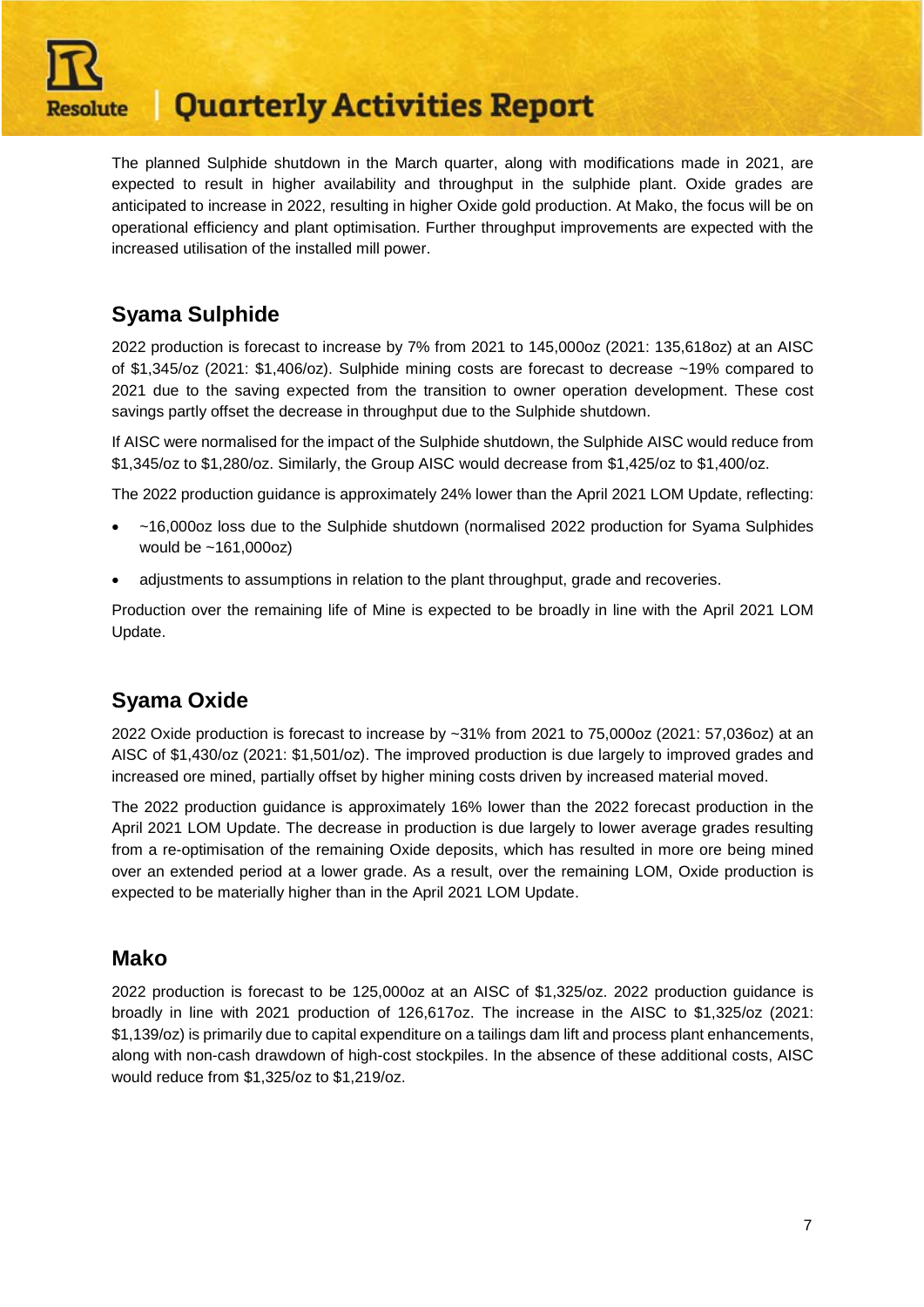

### **Exploration**

Group exploration is forecast to be \$15 million. The focus in Mali is on the Syama North area for both Oxide and Sulphide ore and at Tabakoroni outside the current pit area to extend Oxide resources and increase confidence in the potential underground Sulphides which are open on strike. Senegal exploration will focus on near-mine targets to extend the Mako mine life.

### **Capital expenditure**

Total sustaining capital included in AISC is forecast to be \$63 million. This amount includes: \$33 million in capitalised stripping costs (Mako \$21 million; Syama \$12 million): \$16 million in tailings storage capital; and several minor sustaining capital items.

In addition, non-sustaining capital expenditure is forecast to be \$18 million. This amount includes \$5 million in milling circuit improvements and Sulphide Shutdown capex; \$4 million for ongoing spending on capital equipment to support the transition to owner-operator; and minor capital items.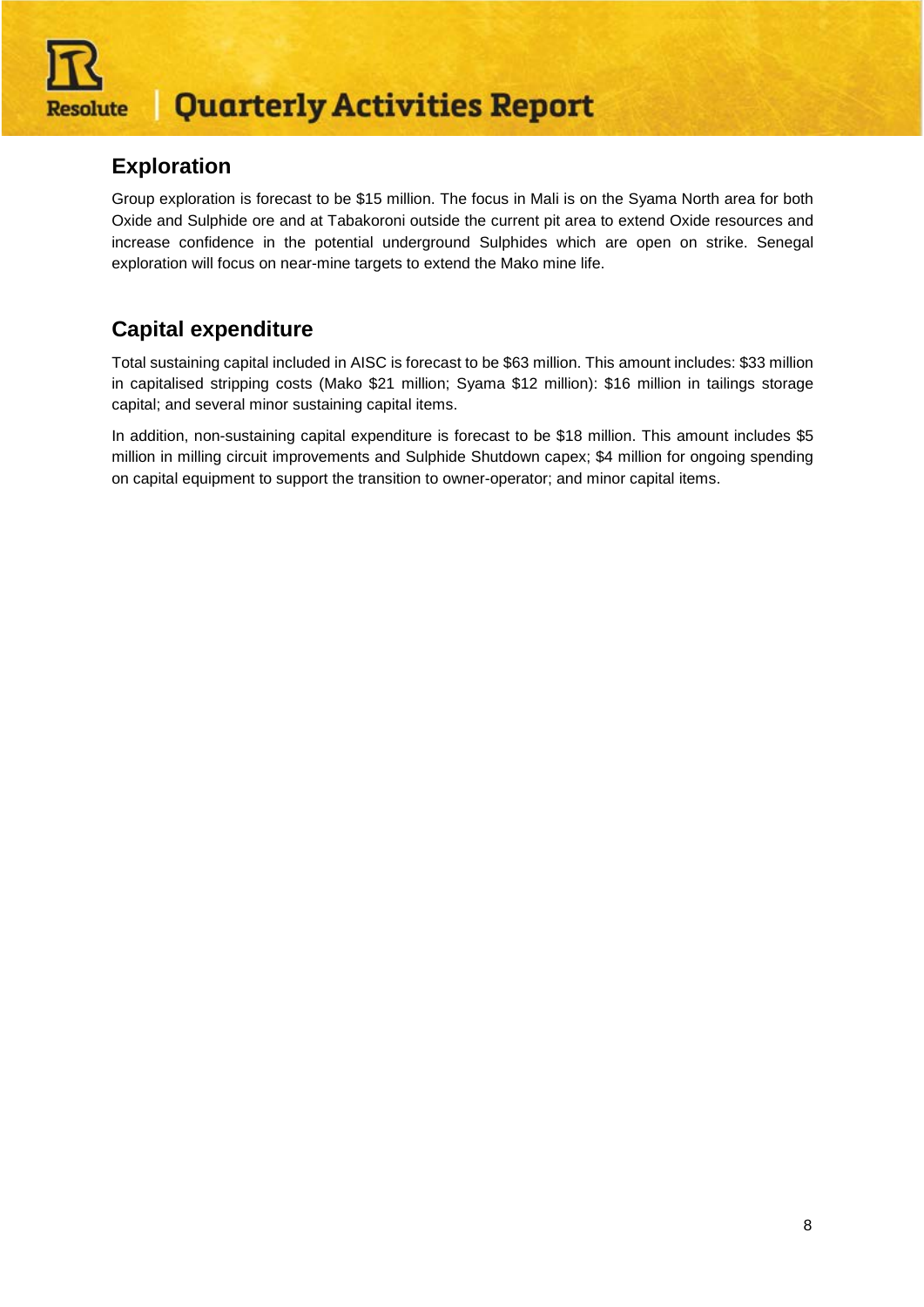

## **Reporting Calendar**

- 24 February 2022 Appendix 4E Preliminary Final Report
- 28 February 2022 Group Reserves and Resources Statement and Group Life of Mine plan
- 30 March 2022 Annual Report
- 28 April 2022 March Quarterly Activities Report

## **Investor and analyst conference call**

Resolute will host two conference calls for investors, analysts and media on Thursday, 20 January 2022, to discuss the Company's Quarterly Activities Report for the period ending 31 December 2021. Both calls will conclude with a question and answer session.

### **Conference Call 1 (pre-registration required)**

Conference Call 1: 07:30 (AWST, Perth) / 10:30 (AEST, Sydney)

Pre-Registration Link:<https://s1.c-conf.com/diamondpass/10019098-sl4mh1.html>

Participants will receive a calendar invite with dial-in details once the pre-registration process is complete.

Conference Call 1 will also be streamed live online at<https://www.openbriefing.com/OB/4561.aspx>

### **Conference Call 2 (via MS Teams Live Event)**

Conference Call 2: (MS Teams) 09:00 (BST, London) / 17:00 (AWST, Perth) Attendee Link: [RSG MS Teams Live Event link](https://teams.microsoft.com/l/meetup-join/19%3ameeting_ZTMzYTQ5MjQtOGFlYi00ZDgyLTgwZTgtYTg0ODFmMzQ2Mjlj%40thread.v2/0?context=%7b%22Tid%22%3a%2286b8d6e0-b316-429c-b704-47112106bbd0%22%2c%22Oid%22%3a%22795c270e-b0d7-417f-86a1-d6fc22179f9a%22%2c%22IsBroadcastMeeting%22%3atrue%7d&btype=a&role=a)

## **Contact information**

#### **Resolute**

Stuart Gale, Chief Executive Officer James Virgo, GM Finance & IR Telephone: +61 8 9261 6100 Email: contact@rml.com.au. Web: www.rml.com.au. **Follow Resolute**



#### **Berenberg (UK Corporate Broker)**

Matthew Armitt / Jennifer Wyllie / Detlir Elezi Telephone: +44 20 3207 7800

#### **FTI Consulting (Australian media)**

Cameron Morse / James Tranter Telephone: +61 433 886 871 Email: [cameron.morse@fticonsulting.com](mailto:cameron.morse@fticonsulting.com)

#### **Tavistock (UK and African media)**

Jos Simson / Oliver Lamb Telephone: +44 207 920 3150 / +44 778 855 4035 Email: [resolute@tavistock.co.uk](mailto:resolute@tavistock.co.uk)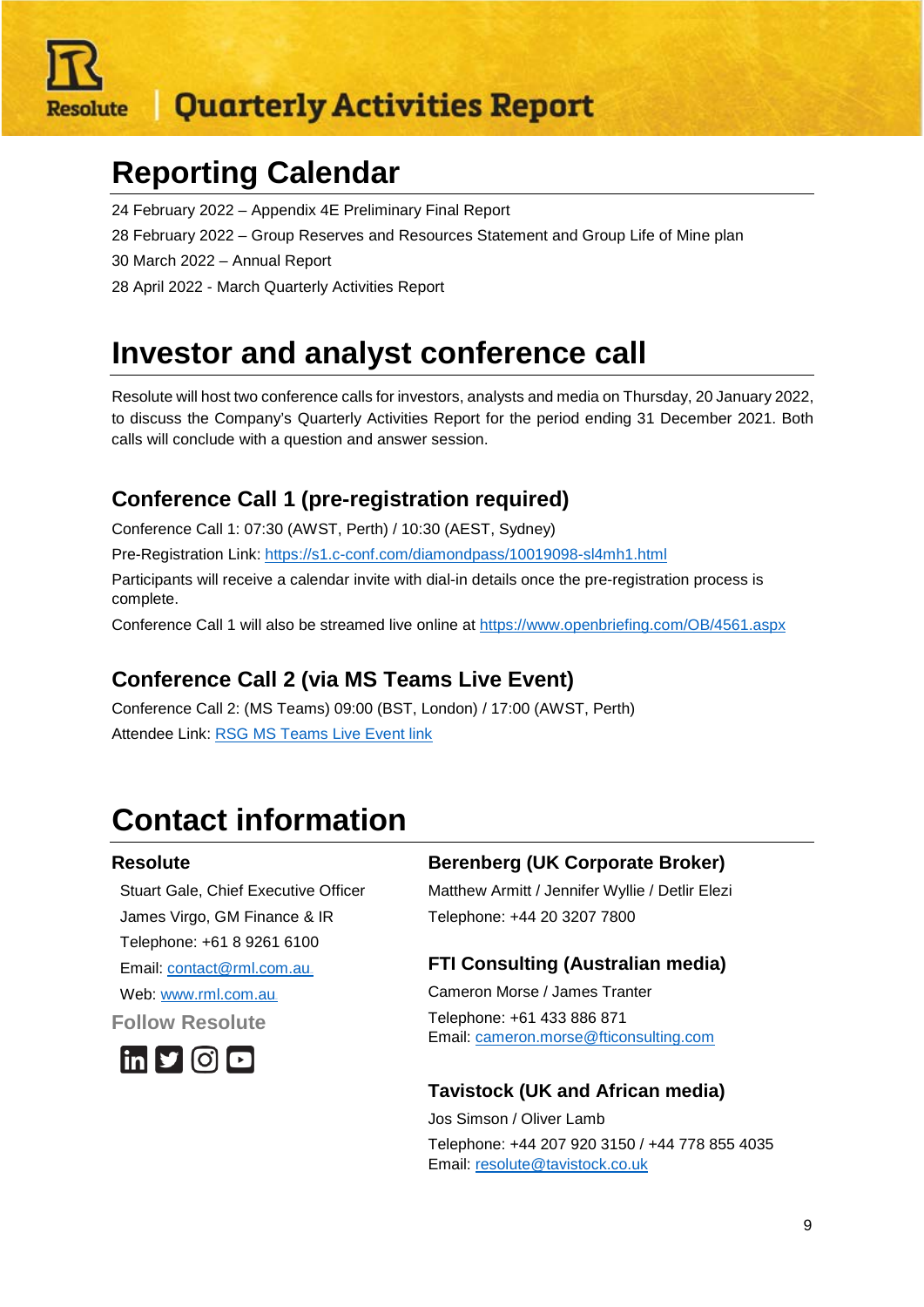

## **Appendix**

### **December 2021 Quarter Production and Costs (unaudited)**

|                                                                    | <b>Units</b>  | <b>Syama</b><br><b>Sulphide</b> | <b>Syama</b><br><b>Oxide</b> | <b>Syama</b><br><b>Total</b> | <b>Mako</b>    | <b>Group</b><br><b>Total</b> |
|--------------------------------------------------------------------|---------------|---------------------------------|------------------------------|------------------------------|----------------|------------------------------|
| <b>UG Lateral Development</b>                                      | m             | 943                             | $\blacksquare$               | 943                          | $\blacksquare$ | 943                          |
| <b>UG Vertical Development</b>                                     | m             | 40                              |                              | 40                           |                | 40                           |
| Total UG Development                                               | m             | 983                             |                              | 983                          |                | 983                          |
| <b>UG Ore Mined</b>                                                | t             | 468,339                         |                              | 468,339                      |                | 468,339                      |
| <b>UG Grade Mined</b>                                              | g/t           | 2.43                            |                              | 2.43                         |                | 2.43                         |
| <b>OP Operating Waste</b>                                          | <b>BCM</b>    |                                 | 1,565,317                    | 1,565,317                    | 1,823,359      | 3,388,676                    |
| OP Ore Mined                                                       | <b>BCM</b>    | ÷,                              | 213,262                      | 213,262                      | 266,749        | 480,011                      |
| OP Grade Mined                                                     | g/t           |                                 | 1.60                         | 1.60                         | 1.85           | 1.74                         |
| <b>Total Ore Mined</b>                                             | t             | 468,339                         | 419,307                      | 887,646                      | 754,276        | 1,641,922                    |
| <b>Total Tonnes Processed</b>                                      | t             | 479,279                         | 354,643                      | 833,922                      | 548,385        | 1,382,307                    |
| <b>Grade Processed</b>                                             | g/t           | 2.49                            | 1.51                         | 2.07                         | 2.15           | 2.10                         |
| Recovery                                                           | %             | 76.9                            | 88.6                         | 80.6                         | 91.2           | 85.1                         |
| <b>Gold Recovered</b>                                              | 0Z            | 29,521                          | 15,309                       | 44,830                       | 34,585         | 79,415                       |
| Gold in Circuit<br>Drawdown/(Addition)                             | 0Z            | 1,210                           | (300)                        | 910                          | (509)          | 401                          |
| <b>Gold Poured</b>                                                 | <b>OZ</b>     | 30,731                          | 15,009                       | 45.740                       | 34,076         | 79,816                       |
| Gold Bullion in Metal Account<br>Movement (Increase)/Decrease      | 0Z            | (5, 136)                        | 544                          | (4,592)                      | 412            | (4, 180)                     |
| Gold Sold                                                          | 0Z            | 25,595                          | 15,553                       | 41,148                       | 34,488         | 75,636                       |
| <b>Achieved Gold Price</b>                                         | $\sqrt{2}/oz$ |                                 |                              |                              |                | 1,749                        |
| Mining                                                             | \$/oz         | 533                             | 652                          | 572                          | 536            | 557                          |
| Processing                                                         | $\sqrt{2}/oz$ | 613                             | 550                          | 592                          | 335            | 482                          |
| Site Administration                                                | $\sqrt{2}/oz$ | 163                             | 278                          | 201                          | 108            | 161                          |
| <b>Site Operating Costs</b>                                        | $\sqrt{2}/oz$ | 1,309                           | 1,480                        | 1,365                        | 979            | 1,200                        |
| Royalties                                                          | $\sqrt{2}$    | 94                              | 94                           | 94                           | 89             | 94                           |
| By-Product Credits + Corp Admin                                    | $\sqrt{2}/oz$ | (2)                             | (2)                          | (2)                          |                | 52                           |
| <b>Total Cash Operating Costs</b>                                  | $\sqrt{2}/oz$ | 1,401                           | 1,572                        | 1,457                        | 1,068          | 1,346                        |
| Sustaining Capital + Others                                        | $\sqrt{2}/oz$ | 137                             | 73                           | 116                          | 61             | 92                           |
| <b>Total Cash Expenditure</b>                                      | $\sqrt{2}/oz$ | 1,538                           | 1.645                        | 1,573                        | 1,129          | 1,438                        |
| Stockpile Adjustments                                              | $\sqrt{2}$    | 53                              | (85)                         | 8                            | (110)          | (43)                         |
| Gold in Circuit Movement                                           | $\sqrt{2}/oz$ |                                 | (9)                          | (3)                          | (4)            | (4)                          |
| <b>Asset Reclamation &amp; Remediation</b>                         | $\sqrt{2}/oz$ | 18                              | 17                           | 18                           | 84             | 46                           |
| <b>Total Non-Cash Adjustments</b>                                  | $\sqrt{2}/oz$ | 71                              | (77)                         | 23                           | (30)           | (1)                          |
| All-In Sustaining Cost (AISC)<br>AISC is calculated on gold poured | $\sqrt{2}/oz$ | 1,609                           | 1,568                        | 1,596                        | 1,099          | 1,437                        |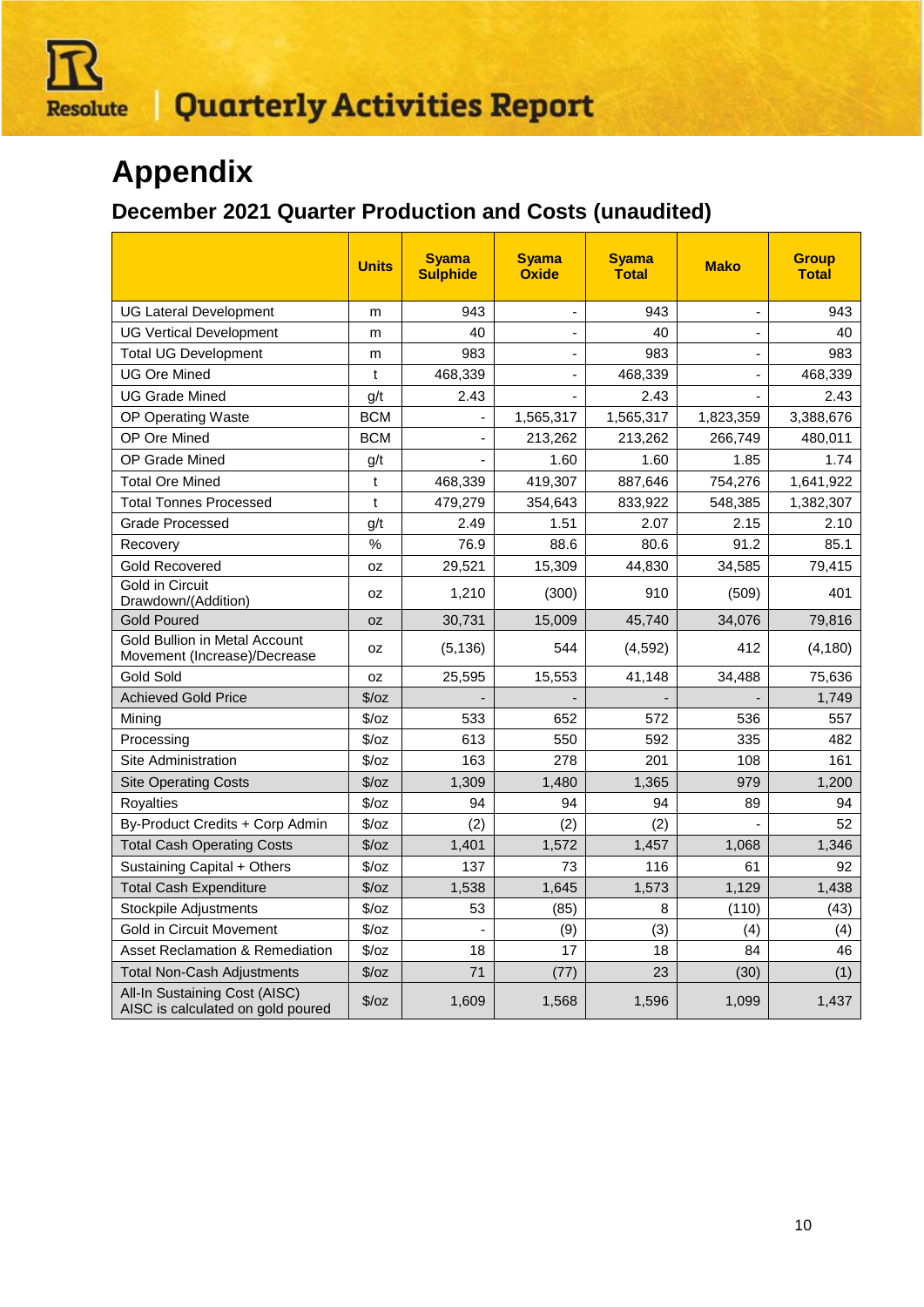

### **Full-year 2021 Production and Costs (unaudited)**

|                                                                      | <b>Units</b>  | <b>Syama</b><br><b>Sulphide</b> | <b>Syama</b><br><b>Oxide</b> | <b>Syama</b><br><b>Total</b> | <b>Mako</b>    | <b>Group</b><br><b>Total</b> |
|----------------------------------------------------------------------|---------------|---------------------------------|------------------------------|------------------------------|----------------|------------------------------|
| <b>UG Lateral Development</b>                                        | m             | 5,574                           | ٠                            | 5,574                        | -              | 5,574                        |
| <b>UG Vertical Development</b>                                       | m             | 118                             |                              | 118                          |                | 118                          |
| <b>Total UG Development</b>                                          | m             | 5,692                           | ۰                            | 5,692                        |                | 5,692                        |
| <b>UG Ore Mined</b>                                                  | t             | 2,222,814                       | $\frac{1}{2}$                | 2,222,814                    | -              | 2,222,814                    |
| <b>UG Grade Mined</b>                                                | g/t           | 2.42                            |                              | 2.42                         |                | 2.42                         |
| OP Operating Waste                                                   | <b>BCM</b>    | 5,029                           | 4,747,153                    | 4,752,182                    | 7,167,676      | 11,919,858                   |
| OP Ore Mined                                                         | <b>BCM</b>    | 9,846                           | 648,452                      | 658,298                      | 923,074        | 1,581,372                    |
| OP Grade Mined                                                       | g/t           | 1.81                            | 1.82                         | 1.82                         | 1.83           | 1.83                         |
| <b>Total Ore Mined</b>                                               | t             | 2,243,687                       | 1,350,291                    | 3,593,978                    | 2,594,523      | 6,188,501                    |
| <b>Total Tonnes Processed</b>                                        | t             | 2,117,769                       | 1,440,016                    | 3,557,785                    | 2,068,889      | 5,626,674                    |
| <b>Grade Processed</b>                                               | g/t           | 2.50                            | 1.39                         | 2.05                         | 2.07           | 2.06                         |
| Recovery                                                             | %             | 78.0                            | 87.3                         | 80.6                         | 92.2           | 84.8                         |
| <b>Gold Recovered</b>                                                | 0Z            | 132,756                         | 56,455                       | 189,211                      | 126,976        | 316,187                      |
| <b>Gold in Circuit</b><br>Drawdown/(Addition)                        | 0Z            | 2,862                           | 581                          | 3,443                        | (359)          | 3,084                        |
| <b>Gold Poured</b>                                                   | 0Z            | 135,618                         | 57,036                       | 192,654                      | 126,617        | 319,271                      |
| <b>Gold Bullion in Metal Account</b><br>Movement (Increase)/Decrease | 0Z            | (3,845)                         | (738)                        | (4, 583)                     | 1,776          | (2,807)                      |
| Gold Sold                                                            | 0Z            | 131,773                         | 56,298                       | 188,071                      | 128,393        | 316,464                      |
| <b>Achieved Gold Price</b>                                           | $\sqrt{2}/oz$ |                                 |                              |                              |                | 1,733                        |
| Mining                                                               | $\sqrt{2}/oz$ | 627                             | 528                          | 597                          | 484            | 553                          |
| Processing                                                           | $\sqrt{2}/oz$ | 497                             | 508                          | 500                          | 352            | 441                          |
| Site Administration                                                  | $\sqrt{2}/oz$ | 149                             | 266                          | 184                          | 126            | 161                          |
| <b>Site Operating Costs</b>                                          | \$/oz         | 1,273                           | 1,302                        | 1,281                        | 962            | 1,155                        |
| <b>Royalties</b>                                                     | $\sqrt{2}/oz$ | 101                             | 103                          | 102                          | 87             | 98                           |
| By-Product Credits + Corp Admin                                      | $\sqrt{2}/oz$ | (1)                             | (1)                          | (1)                          |                | 50                           |
| <b>Total Cash Operating Costs</b>                                    | $\sqrt{2}/oz$ | 1,373                           | 1,404                        | 1,382                        | 1,049          | 1,303                        |
| Sustaining Capital + Others                                          | $\sqrt{2}/oz$ | 117                             | 92                           | 109                          | 88             | 101                          |
| <b>Total Cash Expenditure</b>                                        | $\sqrt{2}/oz$ | 1,490                           | 1,496                        | 1,491                        | 1,137          | 1,404                        |
| <b>Stockpile Adjustments</b>                                         | $\sqrt{2}/oz$ | (12)                            | (27)                         | (16)                         | (16)           | (16)                         |
| Gold in Circuit Movement                                             | $\sqrt{2}/oz$ | (84)                            | 21                           | (53)                         | (5)            | (34)                         |
| Asset Reclamation & Remediation                                      | $\sqrt{2}/oz$ | 12                              | 11                           | 12                           | 23             | 16                           |
| <b>Total Non-Cash Adjustments</b>                                    | $\sqrt{2}/oz$ | (84)                            | 5                            | (57)                         | $\overline{c}$ | (34)                         |
| All-In Sustaining Cost (AISC)<br>AISC is calculated on gold poured   | $\sqrt{2}/oz$ | 1,406                           | 1,501                        | 1,434                        | 1,139          | 1,370                        |